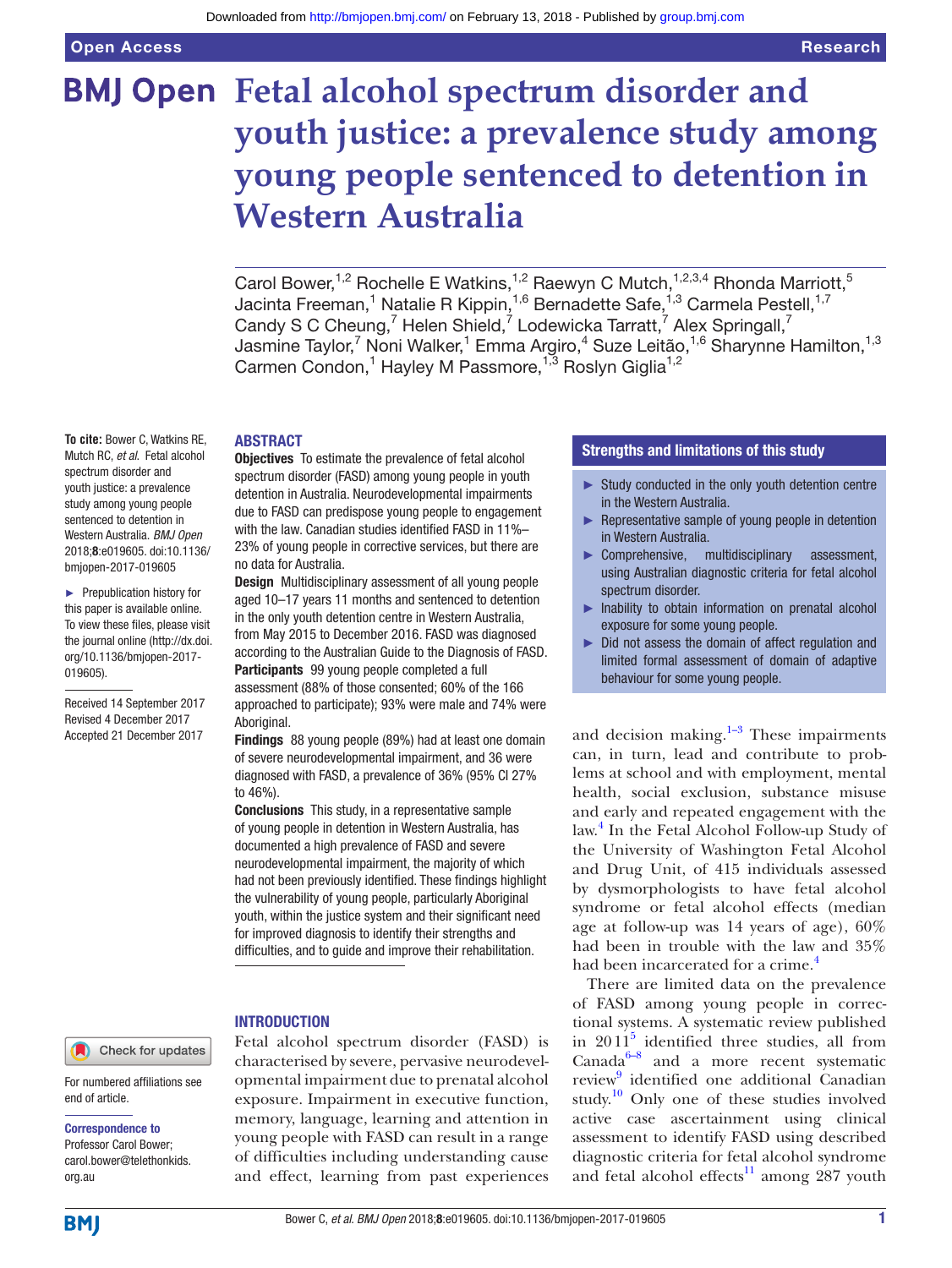<span id="page-1-0"></span>

| Australian diagnostic criteria and categories for fetal alcohol spectrum disorder (FASD) <sup>27</sup><br>Table 1                                                                                                                                                                                                                                                                                                                                                 |                                                                              |                                                                    |  |
|-------------------------------------------------------------------------------------------------------------------------------------------------------------------------------------------------------------------------------------------------------------------------------------------------------------------------------------------------------------------------------------------------------------------------------------------------------------------|------------------------------------------------------------------------------|--------------------------------------------------------------------|--|
|                                                                                                                                                                                                                                                                                                                                                                                                                                                                   | <b>Diagnostic categories</b>                                                 |                                                                    |  |
| Diagnostic criteria                                                                                                                                                                                                                                                                                                                                                                                                                                               | <b>FASD with 3 sentinel facial</b><br>features*                              | <b>FASD with &lt;3 sentinel facial</b><br>features                 |  |
| Prenatal alcohol exposure                                                                                                                                                                                                                                                                                                                                                                                                                                         | Confirmed or unknown                                                         | Confirmed                                                          |  |
| Neurodevelopmental domains<br>$\triangleright$ Brain structure/neurology<br>$\blacktriangleright$ Motor skills<br>$\blacktriangleright$ Cognition<br>$\blacktriangleright$ Language<br>▶ Academic Achievement<br>$\blacktriangleright$ Memory<br>$\blacktriangleright$ Attention<br>Executive function, including impulse control<br>and hyperactivity<br>$\blacktriangleright$ Affect regulation<br>Adaptive behaviour, social skills or social<br>communication | Severe impairment† in at least three<br>neurodevelopmental domains           | Severe impairment† in at least three<br>neurodevelopmental domains |  |
| Sentinel facial features<br>$\triangleright$ Short palpebral fissure<br>$\triangleright$ Smooth philtrum<br>$\blacktriangleright$ Thin upper lip                                                                                                                                                                                                                                                                                                                  | Presence of 3 sentinel facial features Presence of 0, 1 or 2 sentinel facial | features                                                           |  |

\*FASD with 3 sentinel facial features similar to fetal alcohol syndrome.

†Severe impairment is defined as either a global score or a major subdomain score on a standardised validated neurodevelopmental scale that is  $\leq$ 2SD below the mean or <3rd percentile.

remanded to a forensic psychiatric assessment unit.<sup>6</sup> One sought mention of FASD (either formally diagnosed or suspected by a physician) in the records of 230 youth attending a sexual offender treatment programme<sup>[8](#page-8-7)</sup> and the other two obtained information on FASD by self-report in a survey of youth in custody.<sup>7 10</sup> The identified prevalence of FASD was  $10.9\%$ ,  $11.7\%$  $11.7\%$  $11.7\%$ ,  $7.21\%$ <sup>10</sup> and  $23.3\%$ , although the number of cases of undiagnosed FASD in custodial and correctional systems was thought to be high.

There is increasing concern regarding the forensic implications of FASD in Australia,<sup>12 13</sup> as the neuropsychological sequelae can affect all aspects of the legal proceedings, including the person understanding the expectations and providing credible evidence in forensic interviews, fitness to plead, capacity to stand trial and the process of sentencing.<sup>13 14</sup> There are no data on the prevalence of FASD in the justice system in Australia, but it is well-recognised that FASD is underdiagnosed in the general population, $1516$  and a high prevalence of intellectual disability and poor mental health has been identified among young people in the justice system. In a study of 65% of young people in eight juvenile justice centres in New South Wales (n=295), 45.8% had borderline or lower intellectual functioning, including 14% with an IQ<70.<sup>[17](#page-8-12)</sup>Additionally, in a survey of 273 young people serving custodial orders in Victoria, 39% had depressive symptoms, 17% had a positive psychosis screen and 22% had engaged in deliberate self-harm in the past 6months.[18](#page-8-13) These findings highlight the possibility of undiagnosed FASD among these young people.

Based on currently available data, FASD is diagnosed more commonly and at higher rates in Aboriginal compared with non-Aboriginal children in Australia.<sup>[19–21](#page-8-14)</sup> Of concern, Aboriginal young people are over 20 times more likely to be in detention compared with non-Aboriginal young people in Australia<sup>22</sup> and, in Western Australia between 2015 and 2016, 73% of youth in detention were Aboriginal. $^{23}$  Given the forensic implications of FASD and neurodevelopmental impairments, and in the absence of information on FASD in the Australian justice system, we undertook this study to assess the prevalence of FASD among young people in youth detention in Western Australia.

# **METHODS**

A paper describing the full study protocol has been published $^{24}$  and is summarised here.

# **Setting**

We conducted the study between May 2015 and December 2016, in the Banksia Hill Detention Centre (BHDC), the only youth detention centre in Western Australia. Males and females (94% male), aged 10–18 years, reside at the Centre either on remand or sentenced to detention, 73% are Aboriginal and, in 2015–2016, the average daily occupancy was 133 young people.<sup>23</sup> Sentenced youth spend approximately 130 days in detention. The main offences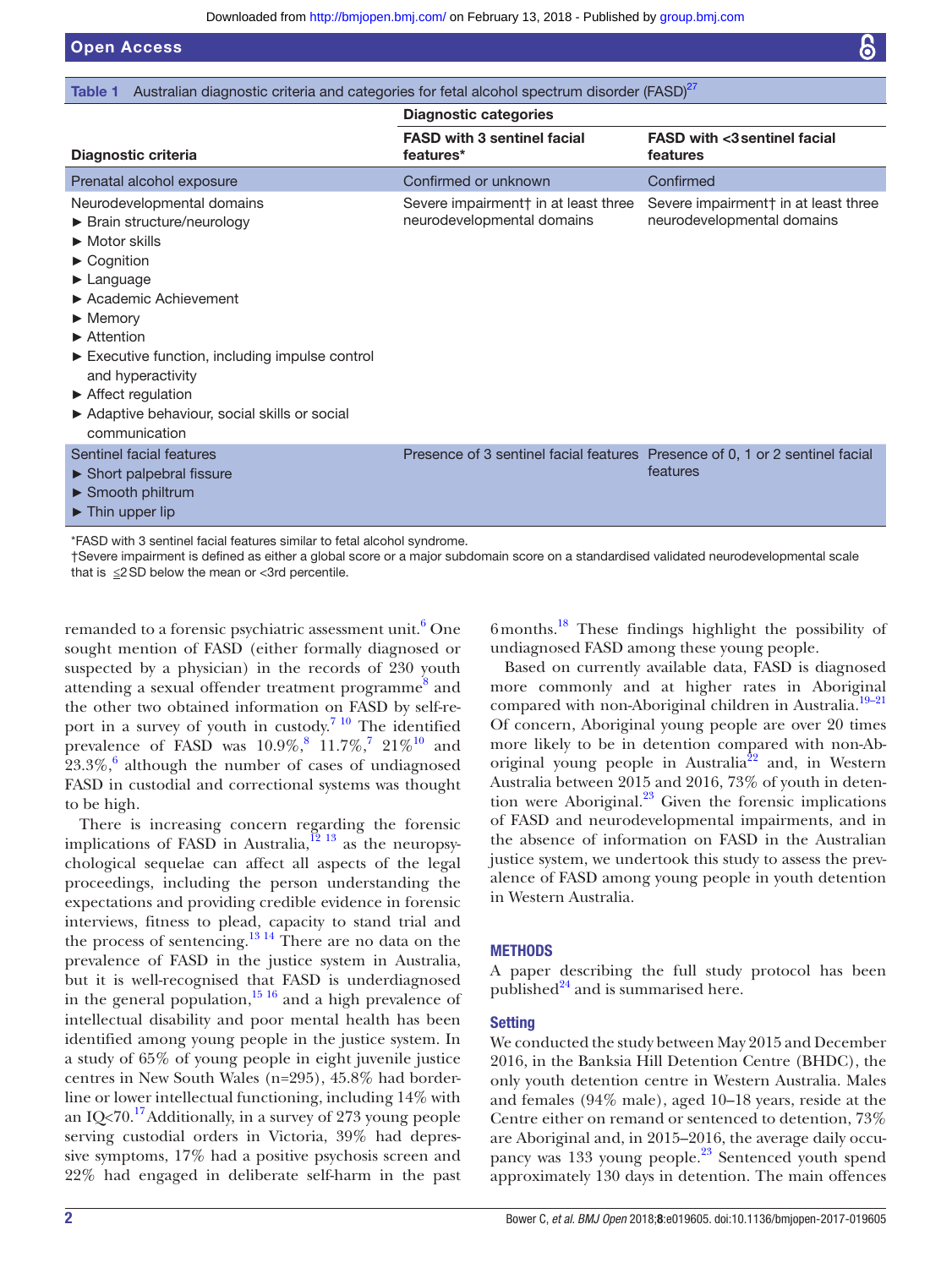<span id="page-2-0"></span>

| Table 2                                                                       | Diagnostic assessments used by multidisciplinary diagnostic team for each domain assessed                                                                                                                                                                                                                                                                                                                                                    |
|-------------------------------------------------------------------------------|----------------------------------------------------------------------------------------------------------------------------------------------------------------------------------------------------------------------------------------------------------------------------------------------------------------------------------------------------------------------------------------------------------------------------------------------|
| Brain structure/neurology                                                     | Comprehensive medical history, and psychosocial and clinical examination including health, well-<br>being, substance use and at-risk behaviours, mood, vision, hearing, motor and sensation.                                                                                                                                                                                                                                                 |
| Motor skills                                                                  | Movement Assessment Battery for Children second edition, age band 341<br>Beery Buktenica Developmental Test of Visual Motor Integration sixth edition, including subtests<br>Visual Perception and Motor Coordination <sup>42</sup><br>Quick Neurological Screening Test third edition <sup>43</sup><br>Handwriting screen (informal)*<br>Motor speech diadochokinetic rate*<br>Observation of articulation*                                 |
| Cognition                                                                     | Wechsler Abbreviated Scale of Intelligence second Edition <sup>31</sup><br>Wechsler Non-Verbal Test of Intelligence <sup>32</sup>                                                                                                                                                                                                                                                                                                            |
| Language                                                                      | Clinical Evaluation of Language Fundamentals, fourth Edition, Australian <sup>44</sup><br>Non-word repetition task (informal)<br>Self and/or caregiver report (informal)<br>Oral narrative (informal)*<br>Receptive and expressive language tasks (informal)*                                                                                                                                                                                |
| Academic achievement                                                          | Comprehensive Test of Phonological Processing second Edition, Elision subtest <sup>45</sup><br>Wide Range Achievement Test, Fourth Edition <sup>46</sup> Reading Comprehension, Word Reading,<br>Sentence Comprehension, Math Computation, Spelling<br>Written narrative (informal)*                                                                                                                                                         |
| Memory                                                                        | Wide Range Assessment of Memory and Learning second Edition, Screening Memory Index <sup>47</sup>                                                                                                                                                                                                                                                                                                                                            |
| Attention                                                                     | Delis-Kaplan Executive Function System <sup>48</sup> - Colour-Word Interference (Colour Naming and Word<br>Reading), Trail Making (Visual Scanning, Number/Letter Switching+errors)<br>Wechsler Non-Verbal Test of Intelligence <sup>32</sup> Spatial Span Forwards<br>Sensory Profile Adolescent/Adult Self-Questionnaire <sup>49*</sup>                                                                                                    |
| <b>Executive function</b><br>(including impulse control<br>and hyperactivity) | Delis-Kaplan Executive Function System <sup>48</sup> -Colour-Word Interference (Inhibition, Inhibition/<br>Switching+errors), Trail Making (Number Sequencing and Letter Sequencing) and Category fluency<br>Wechsler Non-Verbal Test of Intelligence <sup>32</sup> Spatial Span Backwards subtest<br>WASI-II <sup>31</sup> -Similarities and Matrix Reasoning subtests<br>Behaviour Rating Inventory of Executive Functioning <sup>50</sup> |
| Adaptive Behaviour,<br>Social Skills/<br>Communication                        | Vineland Adaptive Behaviour Scales (Parent/Caregiver and Teacher versions), second Edition <sup>28</sup><br>Social communication checklist (informal)*                                                                                                                                                                                                                                                                                       |

\*Supplementary information to the primary diagnostic measure/s.

committed by youth offenders in Western Australia are theft, unlawful entry with intent and acts intended to cause injury.<sup>[25](#page-8-19)</sup>

#### **Governance**

A Consumer and Community Reference Group, a Steering Group and a Reference Group of Department of Corrective Services (DCS) and Department of Child Protection and Family Support (DCPFS) representatives provided advice and guidance to the research team.

#### **Participants**

All young people sentenced to detention within BHDC, aged 10–17 years 11 months were eligible to participate. To allow sufficient time for completion of the assessment, only those young people with at least two further weeks of detention from the time they were invited to participate were included.

#### **Recruitment**

Participants were recruited by a face-to-face approach from the project research officer, who identified eligible young people from the Centre census each week, up to a maximum of four per week (the capacity of the assessment team, given assessments were restricted to only 2days per week). If a young person expressed interest in being involved in the study, the research officer explained the purpose of the study using simple language and pictorial information sheets and assent forms. When a young person gave assent, written consent was then sought from their identified responsible adult or, in the case of young people in the care of DCPFS, consent was sought directly from the DCPFS case manager responsible for that young person.

# Data collection

The research officer used standardised forms to collect and record information from the participant (psychosocial checklist), the responsible adult or the child protection case managers (background history, prenatal alcohol exposure, adaptive behaviour, executive functioning), detention centre teachers (adaptive behaviour, executive functioning) and youth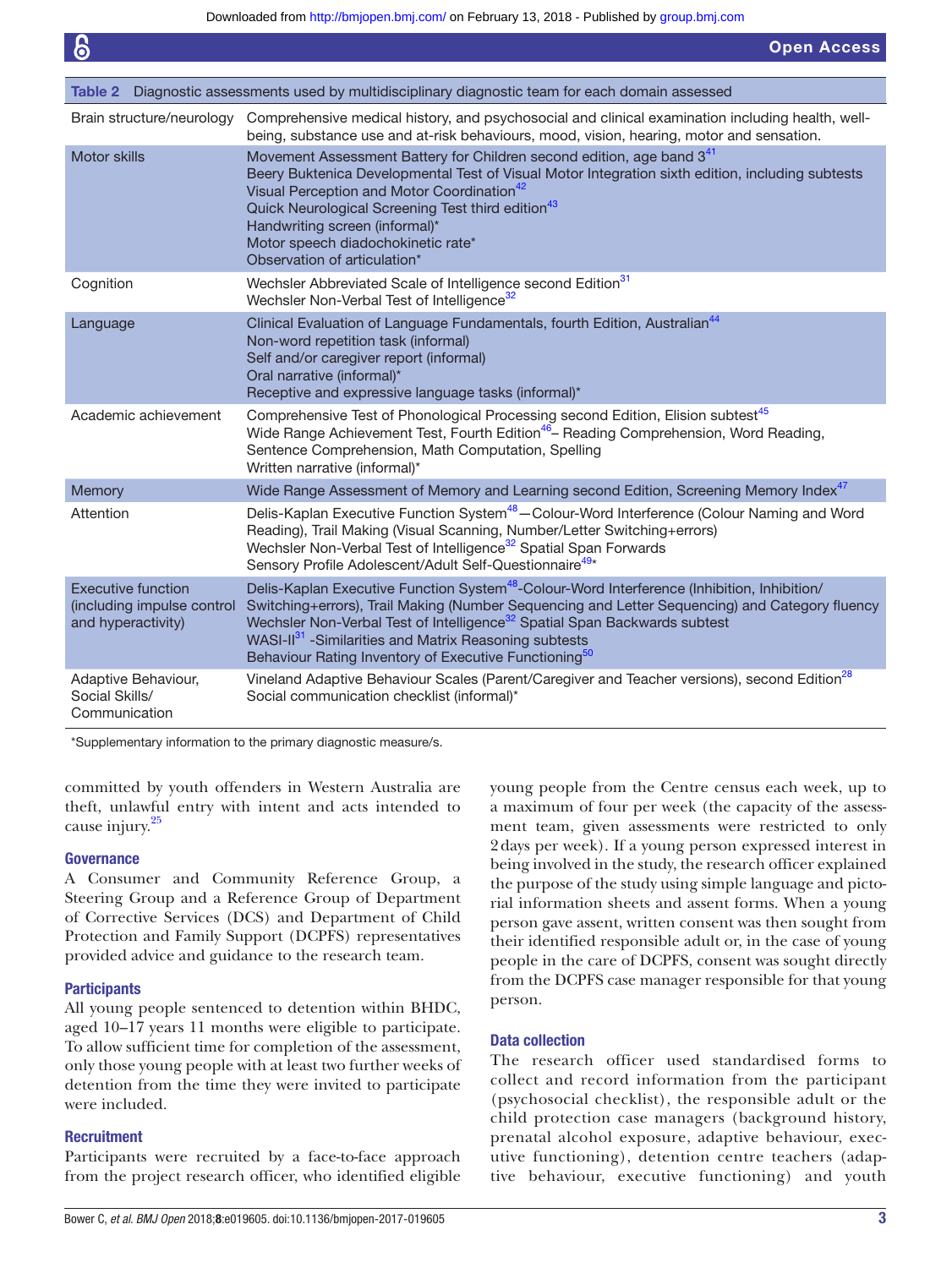<span id="page-3-0"></span>Table 3 Demographic characteristics of young people who completed the full fetal alcohol spectrum disorder assessment compared with those assenting but written consent not obtained

|                           | <b>Completed assessment</b><br>$(N=99)$ , n $(\%)$ | Assented but not consented<br>$(N=41)$ , n $(\%)$ | <b>Statistical test result</b> |
|---------------------------|----------------------------------------------------|---------------------------------------------------|--------------------------------|
| Gender*                   |                                                    |                                                   | Fisher's exact test $P=0.7$    |
| Male                      | 92 (93)                                            | 40 (98)                                           |                                |
| Female                    | 6(6)                                               | 1(2)                                              |                                |
| Age (years)               |                                                    |                                                   | $\chi^2$ = 0.5; P=0.97         |
| 17                        | 33 (33)                                            | 15(37)                                            |                                |
| 16                        | 23 (23)                                            | 10 (24)                                           |                                |
| 15                        | 23(23)                                             | 9(22)                                             |                                |
| 14                        | 16 (16)                                            | 5(12)                                             |                                |
| 13                        | 4(4)                                               | 2(5)                                              |                                |
| Ethnicity                 |                                                    |                                                   | $\chi^2$ =1.5; P=0.5           |
| Australian non-Aboriginal | 16(16)                                             | 9(22)                                             |                                |
| Australian Aboriginal     | 73 (74)                                            | 30 (73)                                           |                                |
| Other†                    | 10(10)                                             | 2(5)                                              |                                |
| Place of residence        |                                                    |                                                   | $\chi^2$ = 0.1; P=0.7          |
| Metropolitan              | 50(51)                                             | 22(54)                                            |                                |
| Rural/regional/remote     | 49 (49)                                            | 19 (46)                                           |                                |
| Legal guardian            |                                                    |                                                   | $\chi^2$ = 3.5; P=0.2          |
| Parent                    | 62 (63)                                            | 24 (58)                                           |                                |
| Guardian                  | 24(24)                                             | 15(37)                                            |                                |
| Child protection‡         | 13 (13)                                            | 2(5)                                              |                                |

\*Excludes those who identify as transgender.

†Includes young people of New Zealand, Asian, African ethnicity.

‡Child Protection and Family Support Services.

custodial officers (adaptive behaviour, social skills, social communication).

The Alcohol Use Disorders Identification Test-Consumption (AUDIT-C) $^{26}$  questions were used to assess prenatal alcohol exposure if the young person's birth mother was their responsible adult. When this was not possible, other evidence of exposure was sought from the responsible adult, such as observation of alcohol use during pregnancy. Prenatal alcohol exposure was categorised according to the Australian Guide to the Diagnosis of  $FASD<sup>27</sup>$  $FASD<sup>27</sup>$  $FASD<sup>27</sup>$  as: (i) no exposure, if there was confirmed absence of prenatal alcohol; (ii) confirmed exposure, if the AUDIT-C score was 1–4, or there was confirmed use but the level of exposure was not known; (iii) confirmed high-risk exposure, if the AUDIT-C score was 5+ or it was reliably known that exposure was at a high level (such as consumption of 5 or more standard drinks on at least one occasion in pregnancy) or (iv) unknown exposure, if there was no or inconsistent information on whether there was prenatal alcohol exposure.

# Diagnostic criteria

We used the criteria contained in the Australian Guide to the Diagnosis of FASD ([table](#page-1-0) 1). $^{27}$  $^{27}$  $^{27}$  These criteria were

confirmed only after the study protocol was designed and, as affect regulation was added as a domain of neurodevelopmental impairment in the new criteria, this domain was not formally assessed in this study.

We intended to assess the adaptive functioning/social skills/social communication domain using the Vineland Adaptive Behaviour Scales—parent/caregiver rated and teacher rated forms,<sup>28 29</sup> the Life Skills Checklist and an informal social skills and communication questionnaire. $30$ However, this was not possible for 81 young people. Reasons included informants not knowing the participants for long enough, and non-return of or incomplete forms.

#### Clinical assessments

A multidisciplinary team (paediatrician, occupational therapist, speech pathologist, provisional neuropsychologists with supervision) conducted the clinical assessment, blind to information on prenatal alcohol exposure. For participants who spoke English as an additional language, language assessment was conducted informally by the speech pathologist working in collaboration with accredited interpreters. [Table](#page-2-0) 2 lists the assessment tools used by the clinicians. On completion of the assessment, the multidisciplinary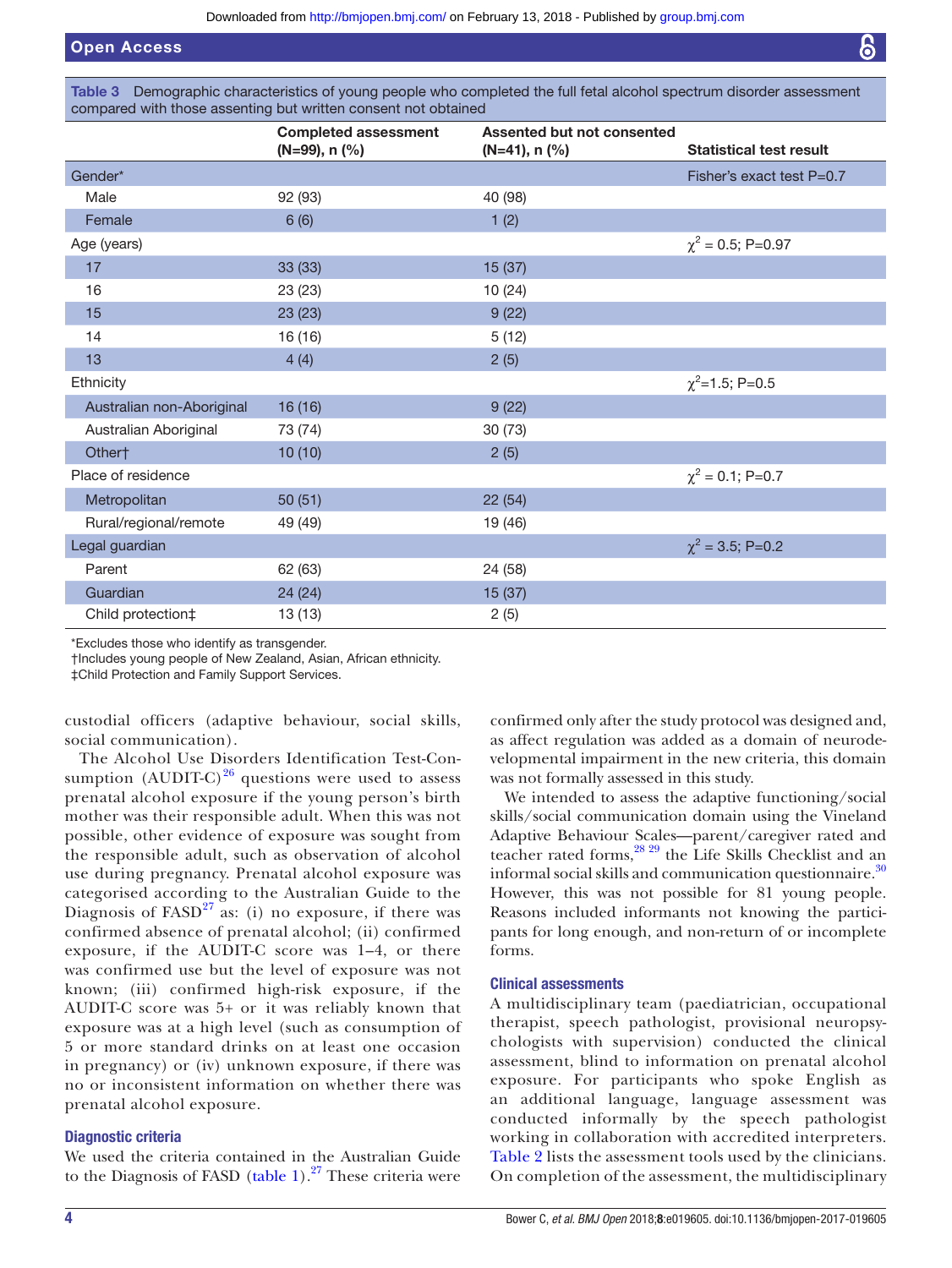<span id="page-4-0"></span>

| Table 4 Prenatal alcohol exposure for all young people completing the full fetal alcohol spectrum disorder (FASD) assessment |                                                            |                                      |                                            |
|------------------------------------------------------------------------------------------------------------------------------|------------------------------------------------------------|--------------------------------------|--------------------------------------------|
| <b>Prenatal alcohol exposure</b>                                                                                             | <b>Total completing FASD</b><br>assessment (N=99), $n$ (%) | Diagnosed with<br>FASD (N=36), n (%) | Not diagnosed with<br>FASD (N=63), $n$ (%) |
| Confirmed                                                                                                                    | 47 (47)                                                    | 36 (100)                             | 11(17)                                     |
| Confirmed high risk                                                                                                          | 28 (28)                                                    | 22(61)                               | 6(10)                                      |
| No exposure                                                                                                                  | 39(39)                                                     |                                      | 39(62)                                     |
| Exposure unknown                                                                                                             | 13 (13)                                                    | 0                                    | 13(21)                                     |

team met to review the findings and carefully consider the results of all the assessments, together with identified comorbidities (such as attention-deficit/hyperactivity disorder, intellectual disability) and history (such as cultural background, lived trauma, disrupted attachment, schooling history) for each participant. If there was confirmed prenatal alcohol exposure and the young person had three or more domains severely impaired  $(≥2 SD)$ , and there were no other causes identified that would account for the impairments, then a diagnosis of FASD was ascribed. A diagnosis of FASD was always made conservatively and only assigned when diagnostic criteria were fulfilled and other causes were considered not to account for the measured difficulties.

The team prepared a report for every participant, which detailed the results of the assessments and recommendations for supporting and working with the young person, using the young person's identified strengths. This report served to establish a baseline to monitor progress, and provided guidance regarding health and medical needs, the development of appropriate educational or occupational goals, factors to consider for interventions, compensatory strategies and overall case management. When possible, members of the research team discussed the report with the young person using simple verbal feedback combined with simple visual aids as needed. The young

person received a paper copy of the report on release from detention. The reports were also provided to the young person's responsible adult and, with consent, to staff in youth justice services (including health and psychological services), lawyers and other agencies as indicated.

# Pilot study

We conducted a pilot study in May 2015 with 11 young people. As only minor modifications were made to the processes for enrolment and assessment based on the pilot study, these 11 cases were included in the full study, which ran until December 2016.

#### Statistical methods

Descriptive analyses were conducted using IBM SPSS Statistics for Windows, V.24, Armonk, New York, USA, released 2016.

# **RESULTS**

#### **Participation**

Between May 2015 and December 2016, 213 young people were identified as eligible for inclusion; however, 47 were not approached due to our inability to undertake more than four assessments per week. Of those approached, 154 young people assented to participate (93%) and 12 young people declined. Of the 154 assenting young people, the

<span id="page-4-1"></span>Table 5 Total number of severely impaired neurodevelopmental domains among all young people completing the full fetal alcohol spectrum disorder (FASD) assessment

| Number of domains severely<br>impaired | <b>Total completing FASD</b><br>assessment ( $N=99$ ), n (%) | <b>Diagnosed with FASD</b><br>$(N=36)$ , n $(\% )$ | Not diagnosed with<br>FASD (N=63), n (%) |
|----------------------------------------|--------------------------------------------------------------|----------------------------------------------------|------------------------------------------|
| $\overline{0}$                         | 11(11)                                                       | 0                                                  | 11(17)                                   |
|                                        | 13(13)                                                       | 0                                                  | 13(21)                                   |
| 2                                      | 10(10)                                                       | 0                                                  | 10(16)                                   |
| 3                                      | 26 (26)                                                      | 9(25)                                              | 17(27)                                   |
| $\overline{4}$                         | 16(16)                                                       | 12 (33)                                            | 4(6)                                     |
| 5                                      | 11(11)                                                       | 5(14)                                              | 6(10)                                    |
| 6                                      | 6(6)                                                         | 5(14)                                              | 1(2)                                     |
| 7                                      | 6(6)                                                         | 5(14)                                              | 1(2)                                     |
| 8                                      | 0                                                            | $\mathbf 0$                                        | 0                                        |
| 9                                      | 0                                                            | 0                                                  | 0                                        |

The domains assessed were: brain structure/neurology; motor skills; cognition; language; academic achievement; memory; attention; executive function; adaptive behaviour, social skills or social communication.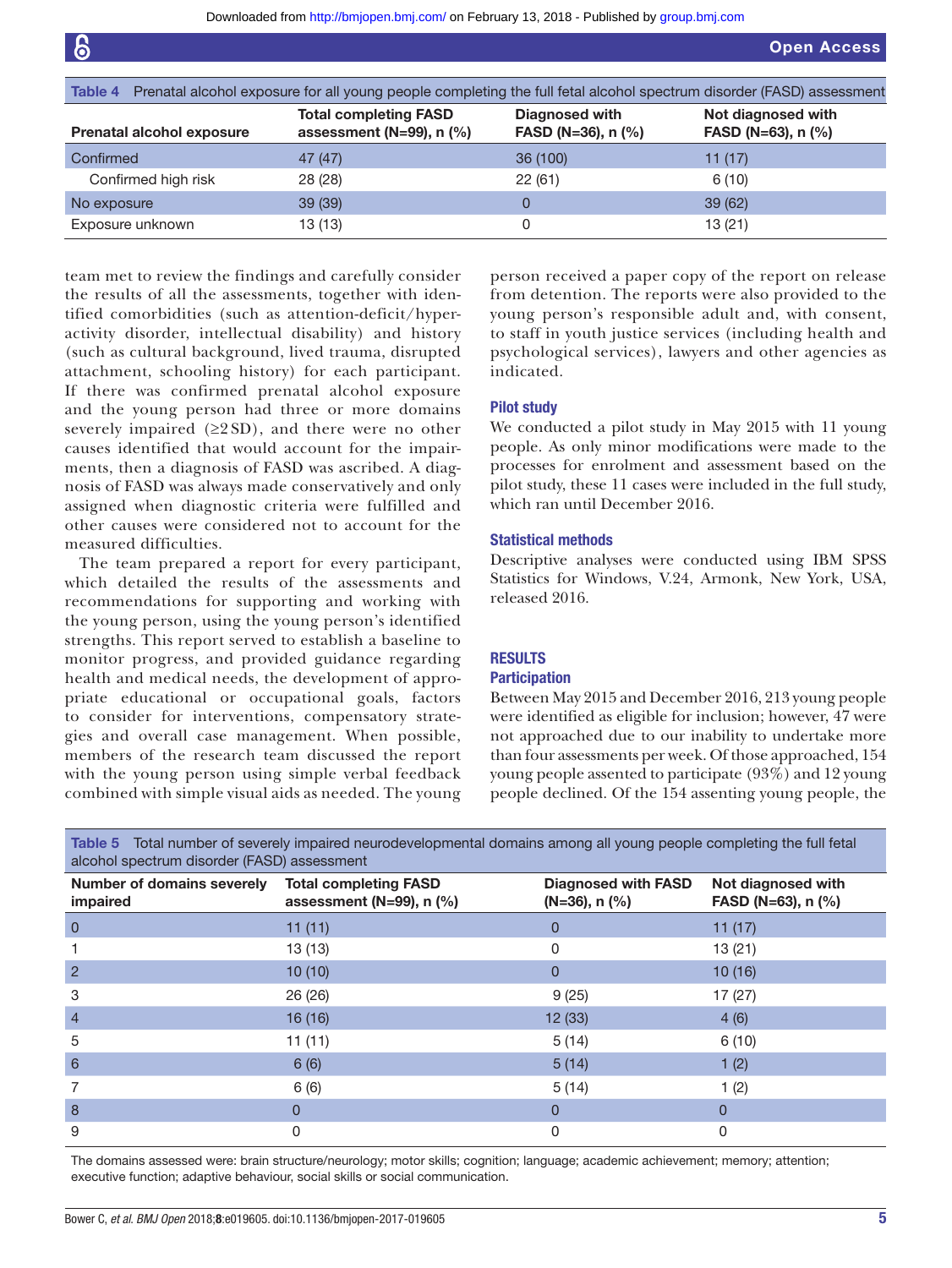<span id="page-5-0"></span>

| Diagnostic features of young people completing full fetal alcohol spectrum disorder (FASD) assessment<br>Table 6 |                                                            |                    |                                                                   |
|------------------------------------------------------------------------------------------------------------------|------------------------------------------------------------|--------------------|-------------------------------------------------------------------|
|                                                                                                                  | <b>Total completing FASD</b><br>assessment (N=99), $n$ (%) | $N=36$ , n $(\% )$ | Diagnosed with FASD Not diagnosed with FASD<br>$N=63$ , n $(\% )$ |
| Neurodevelopmental domains impaired*                                                                             |                                                            |                    |                                                                   |
| Academic achievement                                                                                             | 61 (62)                                                    | 31 (86)            | 30(48)                                                            |
| <b>Attention</b>                                                                                                 | 54 (55)                                                    | 26 (72)            | 28 (44)                                                           |
| Executive function                                                                                               | 53 (54)                                                    | 28 (78)            | 25 (40)                                                           |
| Language                                                                                                         | 45 (45)                                                    | 25(69)             | 20(32)                                                            |
| Memory                                                                                                           | 38 (38)                                                    | 20 (56)            | 18 (29)                                                           |
| Motor skills                                                                                                     | 29 (29)                                                    | 18 (50)            | 11(17)                                                            |
| Cognition                                                                                                        | 21(21)                                                     | 13 (36)            | 8(13)                                                             |
| Communication†                                                                                                   | 6(6)                                                       | 4(11)              | 2(3)                                                              |
| Brain structure/neurology                                                                                        | 1(1)                                                       | 0                  | 1(2)                                                              |
| Number of sentinel facial features                                                                               |                                                            |                    |                                                                   |
| 0                                                                                                                | 73 (74)                                                    | 21 (58)            | 52 (83)                                                           |
| 1                                                                                                                | 14(14)                                                     | 9(25)              | 5(8)                                                              |
| 2                                                                                                                | 12 (12)                                                    | 6(17)              | 6(9)                                                              |
| 3                                                                                                                | $\overline{0}$                                             | $\overline{0}$     | $\overline{0}$                                                    |

\*Domains according to the Australian Guide to the Diagnosis of FASD, excluding affect regulation.<sup>27</sup>

†Twenty-nine young people with FASD and 52 without FASD did not have this domain assessed.

responsible adult for 113 of them gave written consent for their participation (73%). Consent was declined for 3 young people, 10 responsible adults gave verbal but not written consent (written consent was a requirement of the study), 14 young people either turned 18 or were released before written consent was obtained and we were unable to contact the responsible adult for the remaining 14 young people, despite repeated attempts. Following assent and consent, five young people were released before assessment. The remaining 108 underwent assessment (96% of those consented); 99 of whom completed a full assessment (88% of those consented; 60% of the 166 approached to participate).

# Characteristics of participants

The majority of young people with a completed assessment were male (92; 93%) and Aboriginal (73; 74%), and a third were aged 17 years ([table](#page-3-0) 3). The responsible adult for most young people assessed was a parent (62; 63%), 24 (24%) had another person as their guardian (frequently a grandmother) and 13 (13%) were in the care of the DCPFS. Half the young people lived in the metropolitan area. There were no significant differences between these proportions and those for young people assented but not consented [\(table](#page-3-0) 3).

# Diagnosis of FASD

A total of 36 young people were diagnosed with FASD, a prevalence of 36% (95% CI 27% to 46%). All diagnoses were in the category of FASD with <3sentinel facial features; two were non-Aboriginal (FASD prevalence=8%; 95% CI 1% to 25%), 34 were Aboriginal (FASD prevalence=47%; 95% CI 35% to 58%). Two young people

had an FASD diagnosis prior to entering the study. One was diagnosed 5–6 years previously and one was a more recent diagnosis but had not had all domains assessed at that time. Both young people had the diagnosis of FASD confirmed using the new Australian criteria.<sup>[27](#page-8-18)</sup>

# Prenatal alcohol exposure

Prenatal alcohol exposure among fully assessed young people was confirmed for  $47$   $(47\%)$ ,  $28$   $(28\%)$  of whom had documented high-level exposure. Prenatal exposure was unknown for 13 young people (13%) and 39 were confirmed as not exposed to prenatal alcohol (39%) [\(table](#page-4-0) 4).

#### Neurodevelopmental domains with severe impairment

Eleven of the fully assessed young people had no domains of severe neurodevelopmental impairment (11%), 23 had one or two domains severely impaired and the remaining 65 had three or more domains severely impaired [\(table](#page-4-1) 5). Just over half the young people diagnosed with FASD had three or four domains severely impaired, the remainder had five or more severely impaired domains. The individual domains that were severely impaired are shown in [table](#page-5-0) 6. The majority of young people with FASD had severe impairment in the academic  $(86\%)$ , attention  $(72\%)$ , executive functioning (78%) and/or language (69%) domains. Severe impairment in memory (56%), motor skills (50%) and cognition (36%) were also commonly found in the young people with FASD. Severe impairment in these domains was also seen among the young people without an FASD diagnosis, but at lower levels. Only one young person (who did not have FASD) was identified with a severe impairment in the brain structure/neurology domain. Overall, 24 young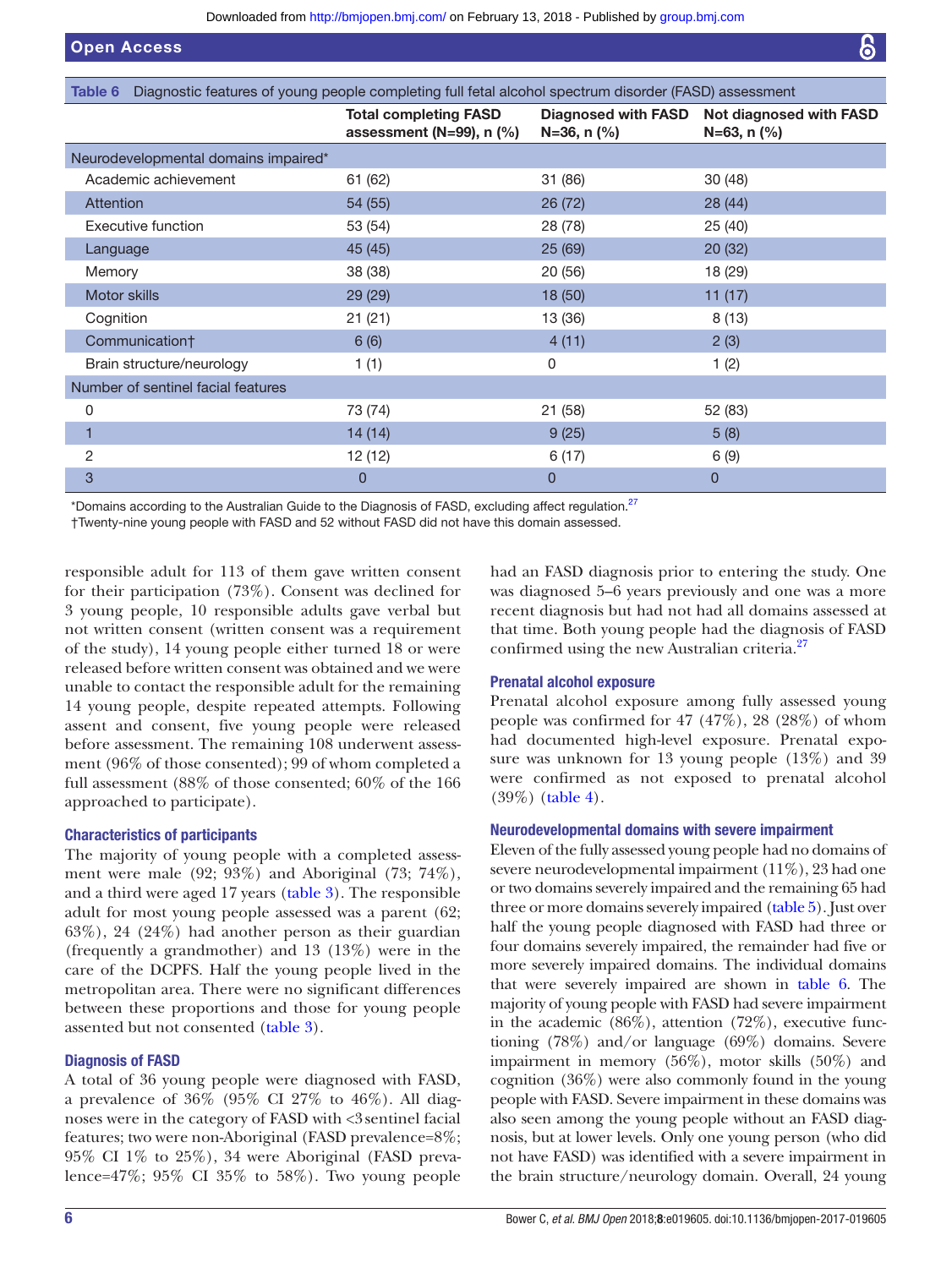people (24%) were assessed to have an IQ score at or below 70, using the Wechsler Abbreviated Scale of Intelligence second Edition (WASI-II) or Wechsler Non-Verbal Test of Intelligence (WNV) $^{31}$ <sup>32</sup>; nine without FASD (14%) and 15 with FASD (42%).

Of the 13 young people with unknown prenatal alcohol exposure, there were 9 with three or more severely impaired domains. If they had been exposed to alcohol prenatally, then a diagnosis of FASD may have been indicated. Additionally, among eight young people with known exposure to prenatal alcohol who did not have an FASD diagnosis but whose adaptive functioning/ social skills/social communication domain had not been assessed, four had two domains meeting severe impairment. Hence, for these four young people, if they had severe impairment in adaptive functioning, a diagnosis of FASD is also possible.

#### Sentinel facial features

The majority of young people (73; 74%) had no characteristic facial features of FASD and none had all three facial features ([table](#page-5-0) 6). One young person (without FASD) had a palpebral fissure length  $\leq$ 2SD, 19 had a lip philtrum rank 4 or 5 (13 of whom had FASD) and 18 had an upper lip rank 4 or 5 (8 with FASD).

#### **DISCUSSION**

This is the first study to estimate the prevalence of FASD in youth detention in Australia. We found that 36% of 99 young people aged 13–17 years were diagnosed with FASD. Study diagnoses were made according to the Australian diagnostic criteria<sup>27</sup>—all cases received a diagnosis of FASD with less than three sentinel facial features. This is the highest reported prevalence of FASD in a youth justice setting worldwide. There are four other studies, all from Canada, $6-8$ <sup>10</sup> with FASD prevalence ranging from  $10.9\%$ to 23.3%, all outside the lower 95% CI of this study's estimate. Only one of these studies clinically assessed young people to make the diagnosis<sup>[6](#page-8-3)</sup> using diagnostic criteria<sup>11</sup> that differ from the Australian Guide, $27$  while the others used self-report or record review to identify cases and differing criteria for inclusion as an FASD. Hence, they may underestimate the true prevalence, although two of these studies were in special groups (sexual offenders, $\frac{8}{3}$  $\frac{8}{3}$  $\frac{8}{3}$ ) young people in a psychiatric unit<sup> $6$ </sup>) in which FASD may be more common.

However, for several reasons, our prevalence of 36% may also be an underestimate. First, we did not formally assess the domain of affect regulation, and self-reported mental health problems are common among youth in custody in Australia[.17 18](#page-8-12) The affect regulation domain was included for the first time in the new Canadian guide-lines for FASD diagnosis<sup>[3](#page-8-25)</sup> and the Australian Diagnostic Guide, $^{27}$  both of which were published after our study had started. Second, we estimate that a possible further four cases of FASD may have been identified had we been able to formally assess the adaptive functioning/

social skills/social communication domain and found it impaired in young people with prenatal alcohol exposure and two other impaired domains. This was not possible because we were unable to obtain formal measures of adaptive functioning for the majority of young people, although, informally, the fact of being in detention suggests impaired adaptive functioning. Third, we were not able to determine whether there had been prenatal alcohol exposure for 13 young people and, of these, 9 had three or more domains of impairment, so they may also have met the diagnostic criteria had they been exposed to alcohol prenatally. Fourth, the brain structure/neurology domain was only assessed clinically—no neuroimaging was undertaken, so impairment in this domain may also be underestimated.

Given the known high risk of young people with FASD engaging with the law, $4$  it is not surprising that, in this study, the overall prevalence of FASD is greater than population estimates. The prevalence in Aboriginal youth was 47%, more than twice that of the highest population estimate of FASD in Australia of 19%, reported in a remote, mainly Aboriginal, population aged 7–8years.<sup>[21](#page-8-26)</sup> In the Canadian studies, FASD prevalence in Aboriginal youth ranged from 19% to  $36\%$ .<sup>7810</sup> Corresponding prevalence in non-Aboriginal Canadian youth ranged from 4% to 6%, similar to our study of 8%, also much higher than general population estimates in Western Australia  $(0.03 \,\mathrm{per}\,1000 \,\mathrm{non}\text{-}$ Aboriginal)<sup>19</sup> and the worldwide estimate of 7.7 per 1000.<sup>33</sup> Furthermore, the prevalence of severe neurodevelopmental impairment in our study is almost three times as high as the 31% found in the study by Fitzpatrick.<sup>[21](#page-8-26)</sup>

The greater prevalence of FASD in Aboriginal populations corresponds with higher rates of high-level alcohol consumption in these populations, $34$  but this observation fails to acknowledge the complex reasons for higher alcohol use. Past colonial policies such as the removal of Aboriginal children from their families and resultant dispossession from land, community and culture, as well as the historical role of the criminal justice system and Aboriginal incarceration are well documented. $35 \frac{36}{10}$  In addition, these policies have left a legacy: high levels of family violence, drug and alcohol misuse, mental health problems, poverty, disadvantage, marginalisation, trauma and incarceration have been well documented as traversing generations of Aboriginal families. $35-38$  High population rates of FASD in Aboriginal young people are likely to be directly responsible, in part, for the high rate of Aboriginal youth incarceration.

Our study has several strengths. It was conducted in the only youth detention facility in Western Australia, and there was a high level of engagement in the study— 93% of the young people approached gave assent and 73% of their responsible adults gave written consent for participation. The age, sex and ethnic profile of the sample was similar to all young people in BHDC at the time of the study. $23$  Thus, the sample is likely to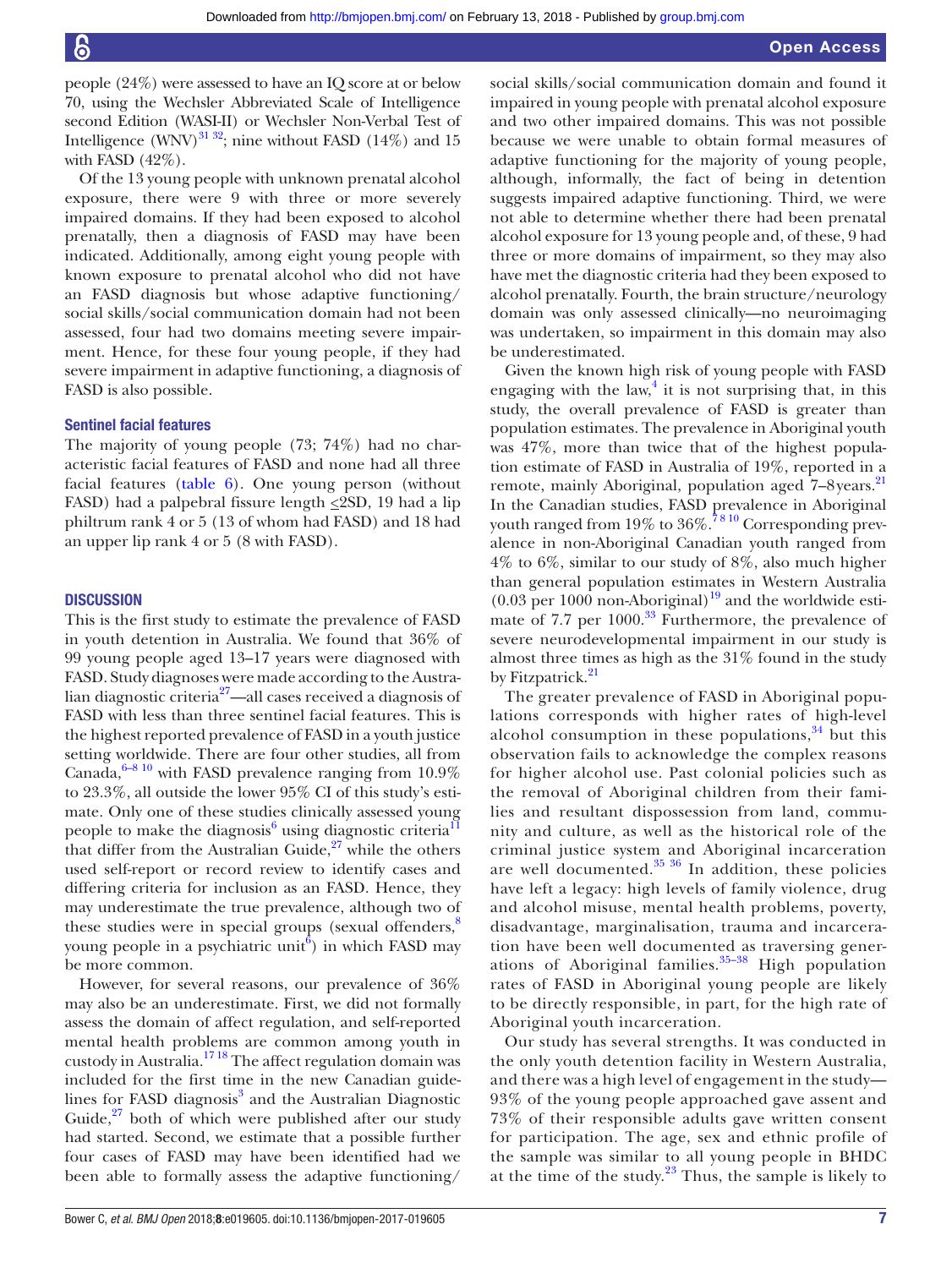be representative of all young people in detention in Western Australia.

A further positive feature of the study was the assessment, by a multidisciplinary team, of nine neurodevelopmental domains and the development of a report specific to each young person. The report included recommendations for working with the young person based on their strengths and areas of difficulty, and feedback was given to the young people, their responsible adults, detention centre and other youth justice staff and staff from other relevant agencies, to help guide their management while in detention and on release. Importantly, impairment in domains such as language, executive function, memory and cognition may contribute to offending behaviours and/or difficulties in negotiating all aspects of the justice system.<sup>[39](#page-9-10)</sup>

This assessment also identified a high level of severe neurodevelopmental impairment in participants, with only 11% of young people without at least one domain of severe neurodevelopmental impairment, regardless of a diagnosis of FASD. Twenty-four young people (25%) were assessed to have an IQ score <70, higher than the 14% with IQ <70 found in the study of young people in custody in New South Wales $^{17}$  and much higher than in the general population in Western Australia (1.7% overall; 3.9% in Aboriginal children). $40$  Only two young people had been diagnosed with FASD prior to participation in this study, similar to the study by Fast *et*  $aI$ , where only three of [6](#page-8-3)7 cases of FASD had been previously diagnosed. For many of these young people, this was the first time they had received a comprehensive assessment to examine their strengths and difficulties, despite attending school and, in many cases, prior engagement with child protection services and the justice system. These are missed opportunities for earlier diagnosis and intervention, which may have prevented or mitigated their involvement with justice services.

Youth Justice Services in Western Australia are responsible for the safety, security and rehabilitation of young people in custody and young people engaged with these services in the community. $^{23}$  The high burden of FASD and significant neurodevelopmental impairment we found among youth sentenced to detention highlights the need for policy and practice responses to efficiently identify these individuals in detention and the wider justice system; to provide appropriate rehabilitation and therapeutic interventions during detention and following release and to ensure the justice workforce is suitably skilled to work with individuals with significant neurodevelopmental impairment. Already, government agencies are working with members of our research team to explore how routine assessment of neurodevelopmental impairments among young people can be established within the detention centre and are also working with researchers implementing training resources to upskill staff in how best to manage and provide care for young people with neurodevelopmental impairments.

More broadly and of prime importance, policy and practice responses also need to prioritise health promotion to reduce alcohol use in pregnancy and hence address primary prevention of FASD.

#### **CONCLUSIONS**

This study, in a representative sample of young people in detention in Western Australia, has documented a high prevalence of FASD and severe neurodevelopmental impairment, the majority of which had not been previously identified. These findings highlight the vulnerability of young people within the justice system and their significant need for improved diagnosis to identify their strengths and difficulties, and to guide and improve their rehabilitation.

#### Author affiliations

<sup>1</sup> Alcohol and Pregnancy and FASD, Telethon Kids Institute, West Perth, Western Australia, Australia

<sup>2</sup> Faculty of Medicine, Dentistry and Health Sciences, The University of Western Australia, Perth, Western Australia, Australia

<sup>3</sup>School of Paediatrics and Child Health, The University of Western Australia, Perth, Western Australia, Australia

4 Department of Health Western Australia, Child and Adolescent Health Service, Perth, Western Australia, Australia

5 School of Psychology and Exercise Science, Murdoch University, Perth, Western Australia, Australia

<sup>6</sup>School of Psychology and Speech Pathology, Curtin University, Perth, Western Australia, Australia

<sup>7</sup> School of Psychology, The University of Western Australia, Perth, Western Australia, Australia

Acknowledgements The authors thank all of the young people at Banksia Hill Detention Centre involved in the study and their families for their participation and support. The authors thank all members of the Consumer and Community Reference Group, the Steering Group and the Reference Group for their valuable input to the study. The authors thank the Department of Justice and the Department for Child Protection and Family Support for their support, and acknowledge all of their staff members involved with the study including all staff based at Banksia Hill Detention Centre. Any material published or made publicly available by the authors cannot be considered as either endorsed by the Department of Justice or an expression of the policies or view of the Department. Any errors of omission or commission are the responsibility of the researchers. The authors acknowledge Professor Jonathan Carapetis, Professor Stephen Zubrick, Peter Collins and Dr James Fitzpatrick for their input and support as Associate Investigators on the study. The authors also thank Heather Jones and Glenn Pearson for their contributions.

Contributors CB: literature search, study design, collaboration with stakeholders, data analysis, data interpretation, writing first draft. REW: literature search, study design, collaboration with stakeholders, data interpretation, writing. RCM: study design, collaboration with stakeholders, clinical assessments, data collection, data interpretation, writing. RM: collaboration with stakeholders, cultural guidance. JF: study design, collaboration with stakeholders, project management, data interpretation. NRK: study design, collaboration with stakeholders, clinical assessments, data collection, data interpretation, writing. BS: study design, collaboration with stakeholders, clinical assessments, data collection, data interpretation, writing. CP: study design, supervision of provisional neuropsychologists, data interpretation, writing. CSCC: study design, clinical assessments, data collection, data interpretation. HS: clinical assessments, data collection, data checking, data interpretation. LT: clinical assessments, data collection, data interpretation. AS: clinical assessments, collaboration with stakeholders, data collection, data interpretation. JT: clinical assessments, data collection, data interpretation. NW: collaboration with stakeholders, project management, data interpretation. EA: clinical assessments, data collection, data checking, data interpretation. SL: professional support to speech pathologist, collaboration with stakeholders, data interpretation, writing. SH: collaboration with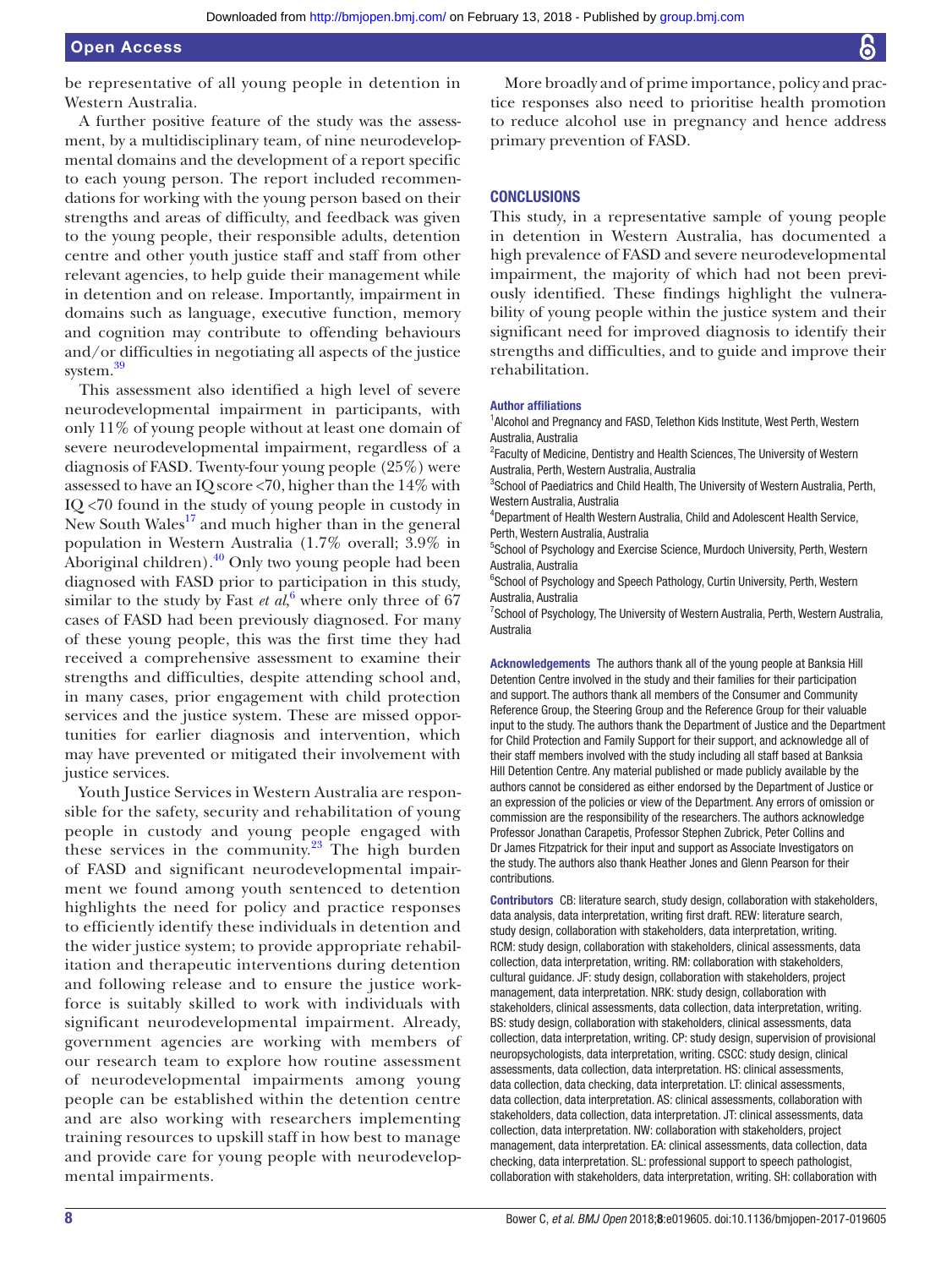stakeholders, cultural guidance, writing. CC: data management, data checking, data analysis, data interpretation. HMP: collaboration with stakeholders, data interpretation, writing. RG: study design, collaboration with stakeholders, project management, data interpretation. All authors read and had the opportunity to contribute to drafts of the paper. All authors approve the final paper.

Funding This work was supported by: National Health and Medical Research Council (NHMRC) targeted call for research grant (#1072072); NHMRC Research Fellowship (#634341) (CB); Australian Postgraduate Award Scholarship (HMP); The University of Western Australia Safety Net Top-up Scholarship (#21806348) (HMP); Stan and Jean Perron Scholarship (HMP). CB, REW, RG, RCM are investigators on the NHMRC-funded FASD Research Australia Centre of Research Excellence (#1110341).

#### Competing interests None declared.

Patient consent Detail has been removed from this case description/these case descriptions to ensure anonymity. The editors and reviewers have seen the detailed information available and are satisfied that the information backs up the case the authors are making.

Ethics approval Ethics approval was given by the Western Australian Aboriginal Health Ethics Committee (approval number 582) and the University of Western Australia Human Research Ethics Committee (approval number RA/4/1/7116). The former Department of Corrective Services granted research approval (DCS; project ID 335). The former Department for Child Protection and Family Support (DCPFS) also gave approval for the research to include young people in their care (approval number 2015/8981).

Provenance and peer review Not commissioned; externally peer reviewed.

Data sharing statement The broader study is ongoing and we will not be making our data available at this time.

Open Access This is an Open Access article distributed in accordance with the Creative Commons Attribution Non Commercial (CC BY-NC 4.0) license, which permits others to distribute, remix, adapt, build upon this work non-commercially, and license their derivative works on different terms, provided the original work is properly cited and the use is non-commercial. See: [http://creativecommons.org/](http://creativecommons.org/licenses/by-nc/4.0/) [licenses/by-nc/4.0/](http://creativecommons.org/licenses/by-nc/4.0/)

© Article author(s) (or their employer(s) unless otherwise stated in the text of the article) 2018. All rights reserved. No commercial use is permitted unless otherwise expressly granted.

#### **REFERENCES**

- <span id="page-8-0"></span>1. Stratton K, Howe C, Battaglia F. *Fetal alcohol syndrome: diagnosis, epidemiology, prevention, and treatment. Institute of Medicine*. Washington, DC: National Academy Press, 1996.
- 2. Connor PD, Sampson PD, Bookstein FL, *et al*. Direct and indirect effects of prenatal alcohol damage on executive function. *[Dev](http://dx.doi.org/10.1207/S1532694204Connor)  [Neuropsychol](http://dx.doi.org/10.1207/S1532694204Connor)* 2000;18:331–54.
- <span id="page-8-25"></span>3. Cook JL, Green CR, Lilley CM, *et al*. Fetal alcohol spectrum disorder: a guideline for diagnosis across the lifespan. *[CMAJ](http://dx.doi.org/10.1503/cmaj.141593)* 2016;188:191–7.
- <span id="page-8-1"></span>4. Streissguth AP, Bookstein FL, Barr HM, *et al*. Risk factors for adverse life outcomes in fetal alcohol syndrome and fetal alcohol effects. *[J](http://dx.doi.org/10.1097/00004703-200408000-00002)  [Dev Behav Pediatr](http://dx.doi.org/10.1097/00004703-200408000-00002)* 2004;25:228–38.
- <span id="page-8-2"></span>5. Popova S, Lange S, Bekmuradov D, *et al*. Fetal alcohol spectrum disorder prevalence estimates in correctional systems: a systematic literature review. *[Can J Public Health](http://www.ncbi.nlm.nih.gov/pubmed/22032097)* 2011;102:336–40.
- <span id="page-8-3"></span>6. Fast DK, Conry J, Loock CA. Identifying fetal alcohol syndrome among youth in the criminal justice system. *[J Dev Behav Pediatr](http://dx.doi.org/10.1097/00004703-199910000-00012)* 1999;20:370–2.
- <span id="page-8-8"></span>7. Murphy A, Chittenden M. *Time out II: a profile of BC youth in custody*. Vancouver, BC: The McCreary Centre Society, 2005.
- <span id="page-8-7"></span>8. Rojas EY, Gretton HM, Background GHM. Background, offence characteristics, and criminal outcomes of Aboriginal youth who sexually offend: a closer look at Aboriginal youth intervention needs. *[Sex Abuse](http://dx.doi.org/10.1177/107906320701900306)* 2007;19:257–83.
- <span id="page-8-4"></span>9. Hughes N, Clasby B, Chitsabesan P, *et al*. A systematic review of the prevalence of foetal alcohol syndrome disorders among young people in the criminal justice system. *[Cogent Psychol](http://dx.doi.org/10.1080/23311908.2016.1214213)* 2016;3:1–8.
- <span id="page-8-5"></span>10. Smith A, Cox K, Poon C, *et al*. *Time out III: a profile of BC youth in custody*. Vancouver, BC: McCreary Centre Society, 2013.
- <span id="page-8-6"></span>11. Sokol RJ, Clarren SK. Guidelines for use of terminology describing the impact of prenatal alcohol on the offspring. *[Alcohol Clin Exp Res](http://dx.doi.org/10.1111/j.1530-0277.1989.tb00384.x)* 1989;13:597–8.
- <span id="page-8-9"></span>12. Douglas H, Hammill J, Hall W, *et al*. Judicial views of foetal alcohol spectrum disorder in Queensland's criminal justice system. *J Judi Administ* 2012;21:178–88.
- <span id="page-8-10"></span>13. Freckelton I. Sentencing offenders with Foetal Alcohol Spectrum Disorder (FASD): the challenge of effective management. *[Psychiatry,](http://dx.doi.org/10.1080/13218719.2016.1258752)  [Psychology and Law](http://dx.doi.org/10.1080/13218719.2016.1258752)* 2016;23:815–25.
- 14. Children's Court of Western Australia. *The state of Western Australia -v-BB*. Perth, 2015.
- <span id="page-8-11"></span>15. Payne J, France K, Henley N, *et al*. Changes in health professionals' knowledge, attitudes and practice following provision of educational resources about prevention of prenatal alcohol exposure and fetal alcohol spectrum disorder. *[Paediatr Perinat Epidemiol](http://dx.doi.org/10.1111/j.1365-3016.2011.01197.x)* 2011;25:316–27.
- 16. Elliott EJ, Payne J, Morris A, *et al*. Fetal alcohol syndrome: a prospective national surveillance study. *[Arch Dis Child](http://dx.doi.org/10.1136/adc.2007.120220)* 2008;93:732–7.
- <span id="page-8-12"></span>17. Haysom L, Indig D, Moore E, *et al*. Intellectual disability in young people in custody in New South Wales, Australia - prevalence and markers. *[J Intellect Disabil Res](http://dx.doi.org/10.1111/jir.12109)* 2014;58:1004–14.
- <span id="page-8-13"></span>18. Kinner SA, Degenhardt L, Coffey C, *et al*. Complex health needs in the youth justice system: a survey of community-based and custodial offenders. *[J Adolesc Health](http://dx.doi.org/10.1016/j.jadohealth.2013.10.003)* 2014;54:521–6.
- <span id="page-8-14"></span>19. Mutch RC, Watkins R, Bower C. Fetal alcohol spectrum disorders: notifications to the Western Australian Register of Developmental Anomalies. *[J Paediatr Child Health](http://dx.doi.org/10.1111/jpc.12746)* 2015;51:433–6.
- 20. Fitzpatrick JP, Latimer J, Carter M, *et al*. Prevalence of fetal alcohol syndrome in a population-based sample of children living in remote Australia: the Lililwan Project. *[J Paediatr Child Health](http://dx.doi.org/10.1111/jpc.12814)* 2015;51:450–7.
- <span id="page-8-26"></span>21. Fitzpatrick JP. *Neurodevelopmental outcomes and fetal alcohol spectrum disorders (FASD) in remote Australian Aboriginal children: The Lililwan Project*. Sydney, NSW: University of Sydney, 2015.
- <span id="page-8-15"></span>22. Australian Institute of Health and Welfare. *Youth detention population in Australia 2016*. Canberra: Australian Government, 2016.
- <span id="page-8-16"></span>23. Department of Corrective Services. 2015-2016 annual report, Department of Corrective Services, Government of Western Australia. 2016 [http://www.correctiveservices.wa.gov.au/about-us/](http://www.correctiveservices.wa.gov.au/about-us/statistics-publications/dcs-annual-report.aspx) [statistics-publications/dcs-annual-report.aspx](http://www.correctiveservices.wa.gov.au/about-us/statistics-publications/dcs-annual-report.aspx).
- <span id="page-8-17"></span>24. Passmore HM, Giglia R, Watkins RE, *et al*. Study protocol for screening and diagnosis of fetal alcohol spectrum disorders (FASD) among young people sentenced to detention in Western Australia. *[BMJ Open](http://dx.doi.org/10.1136/bmjopen-2016-012184)* 2016;6:e012184.
- <span id="page-8-19"></span>25. Australian Bureau of Statistics. 4519.0 - Recorded Crime - Offenders, 2015-16. [http://www.abs.gov.au/ausstats/abs@.nsf/Lookup/](http://www.abs.gov.au/ausstats/abs@.nsf/Lookup/by%20Subject/4519.0~2015-16~Main%20Features~Youth%20offenders~4) [by%20Subject/4519.0~2015-16~Main%20Features~Youth%](http://www.abs.gov.au/ausstats/abs@.nsf/Lookup/by%20Subject/4519.0~2015-16~Main%20Features~Youth%20offenders~4) [20offenders~4](http://www.abs.gov.au/ausstats/abs@.nsf/Lookup/by%20Subject/4519.0~2015-16~Main%20Features~Youth%20offenders~4) (accessed 23 Nov 2017).
- <span id="page-8-23"></span>26. Bush K. The AUDIT Alcohol Consumption Questions (AUDIT-C): an effective brief screening test for problem drinking. *[Arch Intern Med](http://dx.doi.org/10.1001/archinte.158.16.1789)* 1998;158:1789–95.
- <span id="page-8-18"></span>27. Bower C, Elliott EJ, Zimmet M, *et al*. Australian guide to the diagnosis of foetal alcohol spectrum disorder: a summary. *[J Paediatr](http://dx.doi.org/10.1111/jpc.13625)  [Child Health](http://dx.doi.org/10.1111/jpc.13625)* 2017;53:1021–3.
- <span id="page-8-22"></span>28. Sparrow S, Chicchettie D, Balla D. *Vineland adaptive behavior scales, parent/caregiver rating form*. 2nd edn. Minneapolis: NCS Pearson Inc, 2005.
- 29. Sparrow S, Cicchetti D, Balla D. *Vineland adaptive behavior scales teacher rating form*. 2nd edn. Minneapolis: NCS Pearson Inc, 2006.
- <span id="page-8-24"></span>30. Ainge D. Life Skills Checklist for Students who Identify as Indigenous. *[Innovations in Education and Teaching International](http://dx.doi.org/10.1080/14703290252934559)* 2002;39:107–16.
- <span id="page-8-20"></span>31. Wechsler D. *Wechsler abbreviated scale of intelligence*. 2nd edn. Bloomington: Pearson, 2011.
- <span id="page-8-21"></span>32. Wechsler D, Naglieri JA. *Wechsler nonverbal scale of ability*. San Antonio, TX: Harcourt Assessment, 2006.
- <span id="page-8-27"></span>33. Lange S, Probst C, Gmel G, *et al*. Global prevalence of fetal alcohol spectrum disorder among children and youth: a systematic review and meta-analysis. *[JAMA Pediatr](http://dx.doi.org/10.1001/jamapediatrics.2017.1919)* 2017;171:948–56.
- <span id="page-8-28"></span>34. Fitzpatrick JP, Latimer J, Ferreira ML, *et al*. Prevalence and patterns of alcohol use in pregnancy in remote Western Australian communities: the Lililwan Project. *[Drug Alcohol Rev](http://dx.doi.org/10.1111/dar.12232)* 2015;34:329–39.
- <span id="page-8-29"></span>35. Atkinson J. *Trauma trails, recreating song lines: the transgenerational effects of trauma in Indigenous Australia*. North Melbourne: Spionifex Press, 2002.
- 36. Human Rights and Equal Opportunity Commission. *Bringing them home: report of the national inquiry into the separation of Aboriginal and Torres Strait Islander children from their families*. Sydney: Human Rights and Equal Opportunity Commission, 1997.
- 37. Cappell C, Heiner RB. The intergenerational transmission of family aggression. *[J Fam Violence](http://dx.doi.org/10.1007/BF00978516)* 1990;5:135–52.
- 38. Daly AE, Smith DE. *Reproducing exclusion or inclusion? Implications for the wellbeing of Indigenous Australian children*. Canberra: Australian National University, 2003.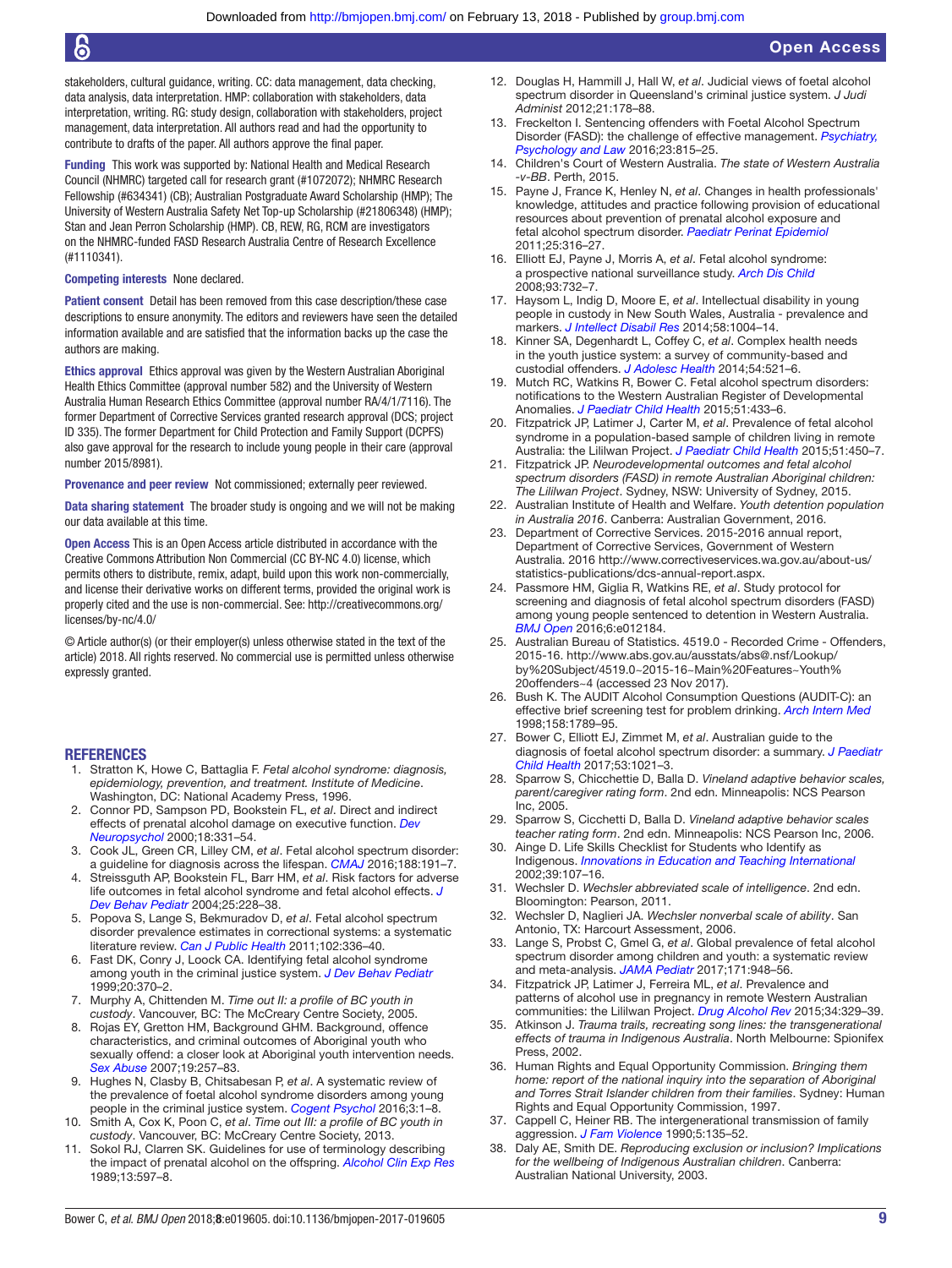- <span id="page-9-10"></span>39. Douglas H. The sentencing response to defendants with foetal alcohol spectrum disorder. *Crim L J* 2010;34:221–39.
- <span id="page-9-11"></span>40. Bourke J, de Klerk N, Smith T, *et al*. Population-based prevalence of intellectual disability and autism spectrum disorders in Western Australia: a comparison with previous estimates. *[Medicine](http://dx.doi.org/10.1097/MD.0000000000003737)* 2016;95:e3737.
- <span id="page-9-0"></span>41. Henderson AJ, Sugden DA, Barnett AL. *Movement assessment battery for children (Movement ABC-2)*. 2nd edn. London, UK: The Psychological Corporation, 2007.
- <span id="page-9-1"></span>42. Beery K, Beery N. *The Beery-Buktenica development test of visualmotor integration: administration, scoring and teaching manual*. 6th edn. Minneapolis: Pearson, 2010.
- <span id="page-9-2"></span>43. Mutti MA, Sterling MD, Martin NA, *et al*. *Quick neurological screening test manual (QNST-3)*. 3rd edn. Novato, CA: Academic Therapy Publications, 2012.
- <span id="page-9-3"></span>44. Semel E, Wiig EH, Secord WA. *Clinical evaluation of language fundamentals, Australian standardised edition (CELF-4 Australian)*.

4th edn. Sydney, NSW: Pearson Clinical and Talent Assessment, 2003.

- <span id="page-9-4"></span>45. Wagner R, Torgesen J, Rashotte C. *Comprehensive test of phonological processing (CTOPP-2)*. 2nd edn. Texas, TX: Pro-Ed Incorporated, 2013.
- <span id="page-9-5"></span>46. Wilkinson GD, Robertson GJ. *Wide range achievement test*. 4th edn. Lutz, FL: Psychological Assessment Resources, 2006.
- <span id="page-9-6"></span>47. Adams W, Sheslow D. *Wide range assessment of memory and learning*. 2nd edn. Wilmington, DE: Wide Range, 2004.
- <span id="page-9-7"></span>48. Delis D, Kaplan E, Kramer J. *Delis-Kaplan executive function system. The Psychological Corporation*. San Antonio, TX: Harcourt Brace & Company, 2001.
- <span id="page-9-8"></span>49. Brown C, Dunn W. *Adolescent/adult sensory profile users manual*. Bloomington, MN: Psychological Corp, 2002.
- <span id="page-9-9"></span>50. Gioia GA, Isquith P, Guy SC, *et al*. *Behavior Rating Inventory of Executive Function (BRIEF)*. Lutz, FL: Psychological Assessment Resource, 2000.